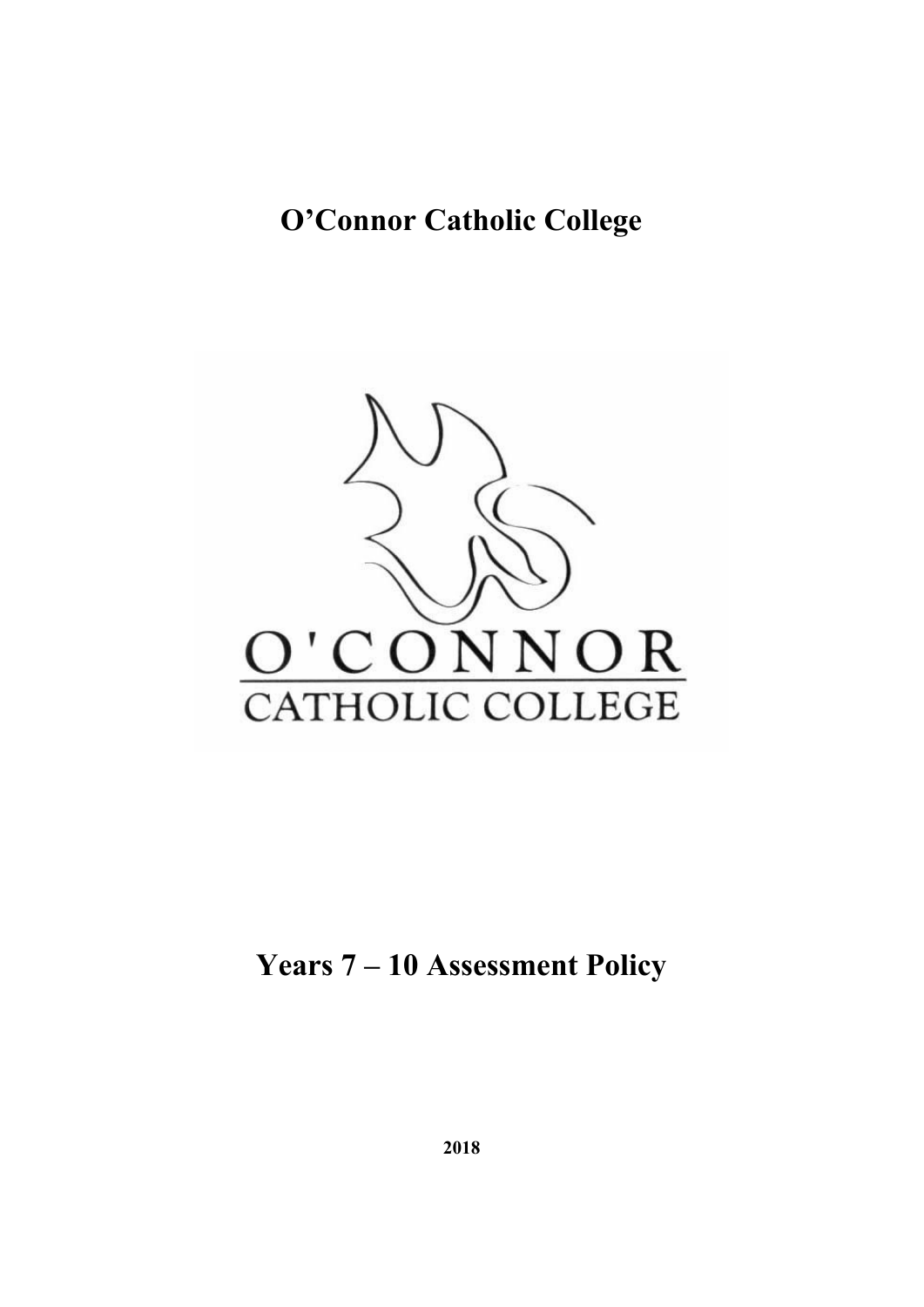#### General Statements

Much of the recent research and literature surrounding best practice and effective learning calls for continuous formative assessment practices. If we do this then assessment of student learning becomes a daily event. Therefore it may be more appropriate to use the expression learning task or activity rather than assessment. The word assessment is still linked to testing, the completion of large projects/tasks or assignments that are submitted and marked or graded. Learning activities however become the focus of every lesson and are linked to the intentions or target and success criteria. Feedback is fast, with the aim of improving student learning/performance.

Our Annual Improvement Plan includes the development of a viable and guaranteed curriculum, differentiation and an engaging learning environment. Teachers can use the data collected from a common task to inform about the teaching and learning between and within classes. The guaranteed curriculum means that students within the same KLA year would be learning mostly the same content/topics over the year. The viable curriculum looks specifically at the design of the learning tasks covering the essential areas of the curriculum that meet our student needs.

At O'Connor we have 5 one hour lessons which means the design of the lesson becomes all important. We have implemented a model for an effective lesson which incorporates the formative learning cycle. The five stages include model and explain, guided practice, a performance of understanding, fast feedback and improved performance. Within the lesson, students should recognise the learning target, know what success will looks like, and become involved in the lesson especially through questioning and accountable talk. Students should also be provided time to reflect on their own work and that of others.

A focus on formative assessment means that their will be changes to traditional assessment ideas especially around end on or summative tasks. Our mantra is that the work is done at school within the classroom. We need to focus less on the marking and more on the design of effective learning tasks and activities where engagement is high and feedback is more instant to shift learning forward.

# **The Following are the Principles which guide our Assessment Practice.**

# **Principles of Assessment**

*Assessments need to provide valid information, they should*;

- Be based on the knowledge, skills, processes, attitudes and values expected of the students.
- Take account of processes, progress and product achieved by the student.

# *Assessment criteria should be explicit, students should*;

- Know the criteria on which they are being assessed.
- Be given clear and definite instructions.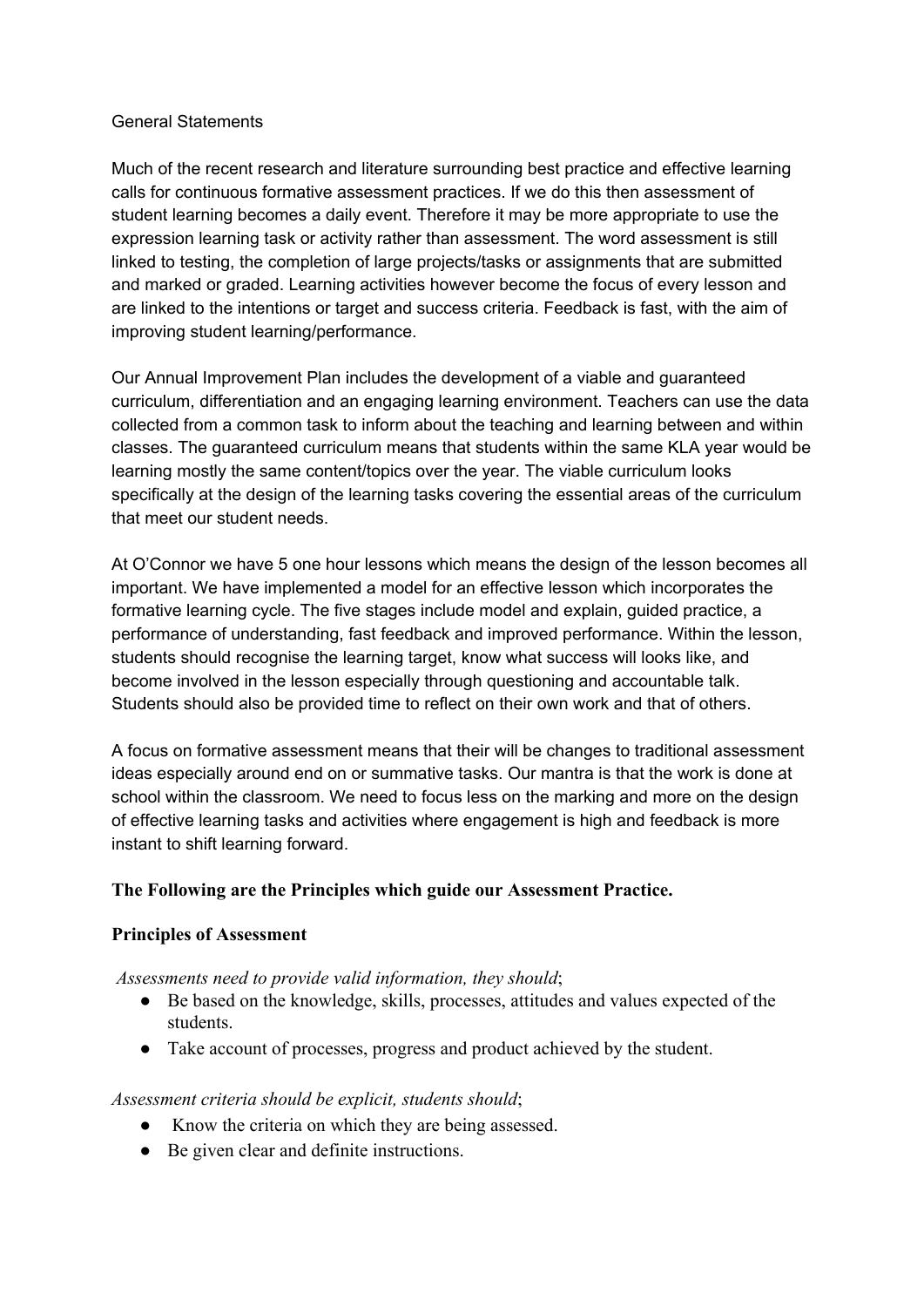*Assessment should be demonstrably fair to all students;*

- Students should work under specific conditions that are essentially the same for all.
- Students may need to be offered different ways of demonstrating outcomes relevant to their own particular characteristics and circumstances.

*Judgments on student progress should be based on a comprehensive range of evidence.*

- Different sources of evidence should be collected in various situations over a period of time.
- Data to determine achievement may come from a variety of assessment types. These include tests, interviews, examinations, projects, closed or open tasks, short or extended tasks, oral reports, models, journals, testimonials, problem solving, displays, performances, teacher interviews and observation of student work.

*Assessment should be educative, and make a positive contribution to student learning;*

- Assessment will mostly form an integral part of the learning process.
- Assessment should provide useful feedback which assists students in future learning.
- Assessment practices should encourage in-depth and long-term learning.
- Assessment practices should foster self-directed learning by enabling students to assume responsibility for their own assessment, and to have input into the establishment of criteria. They should be encouraged to discuss their progress with teachers and engage in peer and self-assessment.

# **Assessment for Learning**

Assessment for learning in each subject is designed to enhance teaching and improve learning. It is assessment that gives students opportunities to produce the work that leads to the development of their skills, knowledge and understanding. Assessment for learning involves teachers in deciding how and when to assess student achievement, as they plan the work students will do, using a range of appropriate assessment strategies.

Teachers will provide students with opportunities in the context of everyday classroom activities, as well as planned assessment events, to demonstrate their learning. In summary, assessment for learning:

- Is an essential and integrated part of teaching and learning
- Reflects a belief that all students can improve
- Involves setting learning goals with students
- Helps students know and recognise the standards they are aiming for
- Involves students in self-assessment and peer assessment
- Provides feedback that helps students understand the next steps in learning and plan how to achieve them
- Involves teachers, students and parents reflecting on assessment data.

# **The principles of assessment for learning**

These principles provide the criteria for judging the quality of assessment materials and practices. They appear below as they do in each of the syllabuses.

Assessment for learning: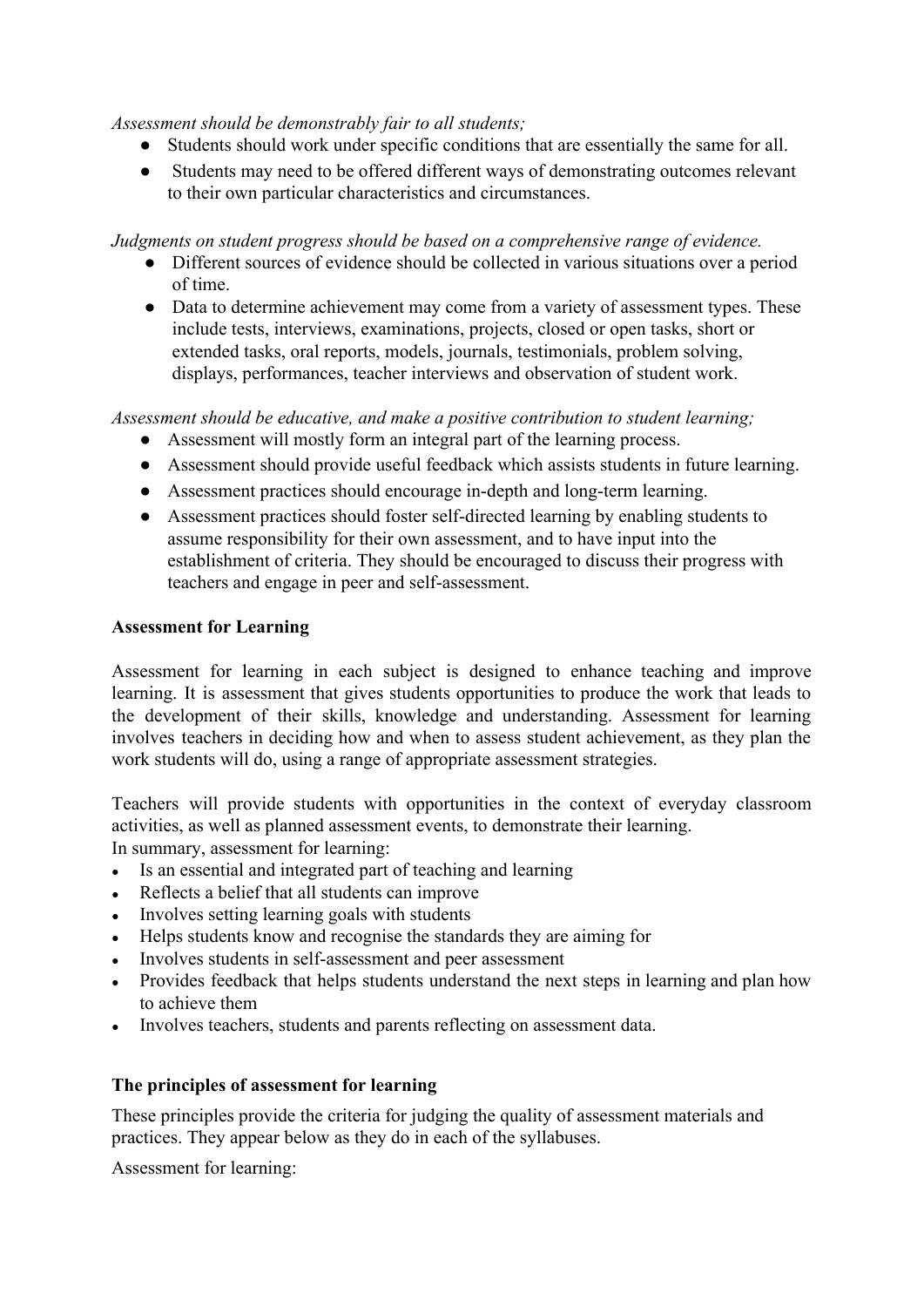- emphasises the interactions between learning and manageable assessment strategies that promote learning
- clearly expresses for the student and teacher the goals of the learning activity
- reflects a view of learning in which assessment helps students learn better, rather than just achieve a better mark
- provides ways for students to use feedback from assessment
- helps students take responsibility for their own learning
- is inclusive of all learners.

# **Assessment as and of learning**

*Assessment as learning* occurs when students are their own assessors. Students monitor their own learning, ask questions and use a range of strategies to decide what they know and can do, and how to use assessment for new learning.

#### *Assessment as learning*:

- encourages students to take responsibility for their own learning
- requires students to ask questions about their learning
- involves teachers and students creating learning goals to encourage growth and development
- provides ways for students to use formal and informal feedback and self-assessment to help them understand the next steps in learning
- encourages peer assessment, self-assessment and reflection.

*Assessment of learning* assists teachers in using evidence of student learning to assess achievement against outcomes and standards. Sometimes referred to as 'summative assessment', it usually occurs at defined key points during a unit of work or at the end of a unit, term or semester, and may be used to rank or grade students. The effectiveness of *assessment of learning* for grading or ranking depends on the validity and reliability of activities. Its effectiveness as an opportunity for learning depends on the nature and quality of the feedback.

# *Assessment of learning*:

- is used to plan future learning goals and pathways for students
- provides evidence of achievement to the wider community, including parents, educators, the students themselves and outside groups
- provides a transparent interpretation across all audiences.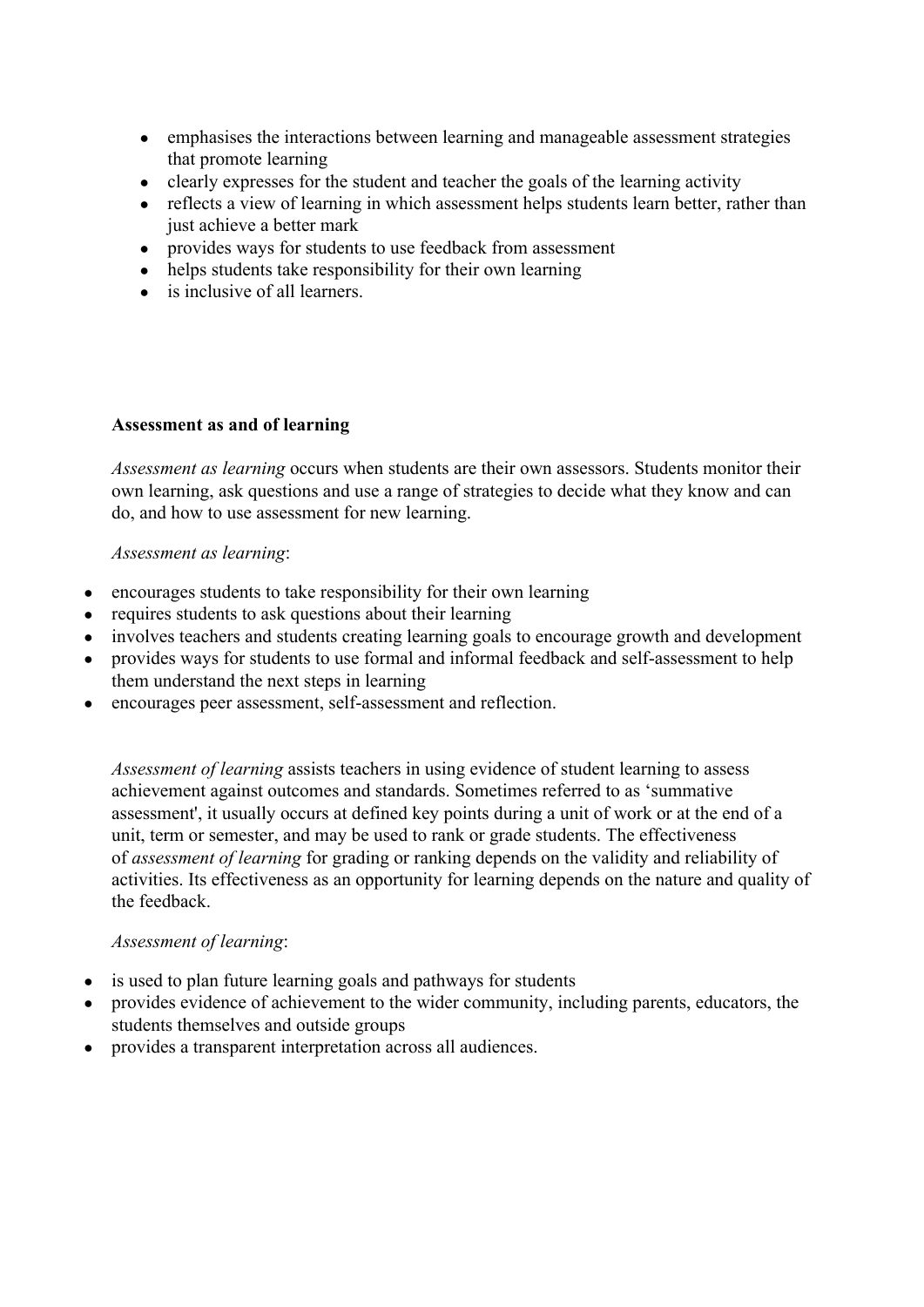## **Using these principles when establishing a course assessment program**

Establishing a course assessment program begins when units of work are programed. By incorporating assessment activities into units of work, the needs, interests and abilities of your students will be met, while assessing their progress towards a demonstration of achievement in relation to outcomes.

Teachers can develop programs/units of work using the following process:

- 1. Identify the outcomes that will be highlighted in the unit.
- 2. Decide on the subject matter or focus of the unit of work.
- 3. Decide on the evidence of learning that will be required, how students will demonstrate this in relation to the outcomes and how this evidence will be gathered and recorded.
- 4. Select the relevant syllabus content for the identified outcomes relating to the knowledge, understanding and skills that students will develop.
- 5. Plan the learning experiences and instruction and identify the assessment for learning strategies that will provide the evidence of learning.
- 6. Ensure a range of assessment strategies is used and that meaningful feedback in a variety of forms can be communicated to students.
- 7. Provide opportunities to reflect on student progress and modify future learning experiences accordingly.
- Throughout Stage 4 and 5 students will be given a variety of tasks within the different subjects in order for them to demonstrate their understanding, skills, competence and knowledge. Teachers can use the information gained from tasks to inform learning and teaching practice as well as to determine a grade identifying student achievement at that point in time. Teachers are encouraged to compare student work samples in order to obtain a consistency in awarding grades. Each department should aim for some common tasks across classes. Teachers will also use professional judgement based on class work and other indicators such as observation in awarding grades.
- Each department will develop an assessment plan that will explain assessment procedures including monitoring and recording. Each department therefore needs to be able to justify assessment practices.

# **Recording**

Teachers will want to have evidence to support judgements, based on observations and student performance on specified assessment activities. However, there is no requirement for judgements to be explained in a particular way, or to be supported by detailed collections of evidence for each student.

Recording evidence for assessment may take a variety of forms, including individual comments or notations, marks, grades, conversations, digital recordings and/or audio or visual representations. Recording evidence:

- needs to be manageable
- may be formal and/or informal
- should focus on student progress in relation to outcomes, particular strengths and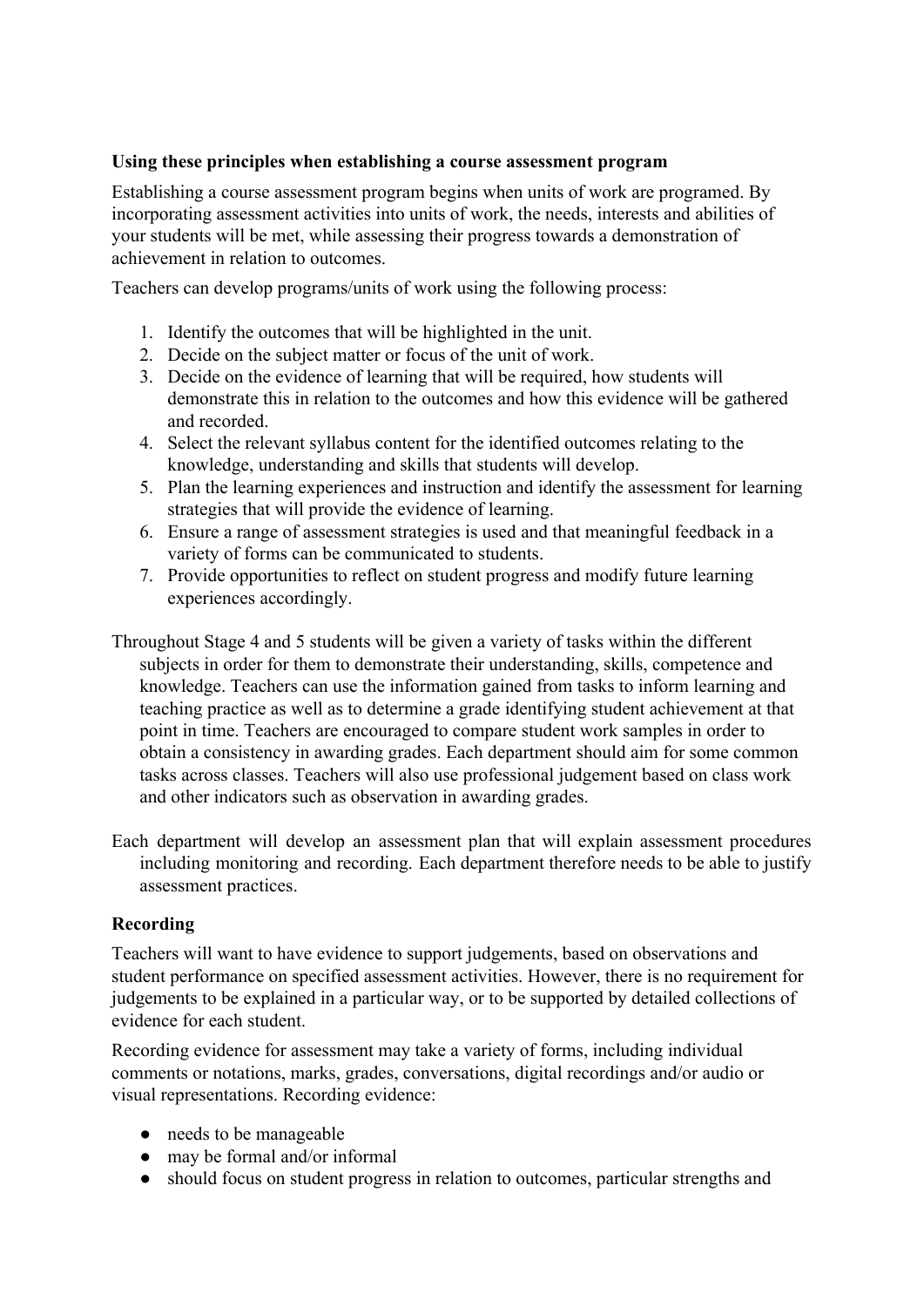areas for improvement.

Students and teachers may decide together about the evidence of learning to be gathered and how it should be recorded and organised. Students can use this information, and teacher and peer feedback, to:

- reflect on their work
- make judgements about their learning
- make decisions with their teacher about the next steps in their learning.

Teachers may gather evidence and record:

- a student's strengths and areas for improvement for one activity
- the performance of a particular student, class, group or cohort of students, across a range of assessment activities and across a period of time.

Teachers can work collaboratively, including in the online environment, to develop a shared understanding of syllabus standards. Working collaboratively can assist teachers to:

- make consistent and comparable judgements of student achievement
- decide what to look for when determining the extent of student understanding.

# **Reporting**

In a standards-referenced framework, teachers will make professional judgements about student achievement at key points in the learning cycle, at the end of a semester or year. This is when the college will report on the levels of knowledge, understanding and skill demonstrated by students. The grade descriptions provide a common language for reporting.

# **BOS Mandatory Requirements**

The Board's mandatory curriculum requirements for 7-10 are listed below. This core curriculum is mandatory for all schools.

All time allocations are indicative. Indicative time is the time expected for a typical student to achieve the objectives and outcomes of the course. The indicative time for a course is therefore directly related to that course's objectives and outcomes.

Students undertaking Life Skills outcomes and content in one or more courses must meet mandatory curriculum requirements in each key learning area.

Reference to Years 7–10 in the following table in no way precludes gifted and talented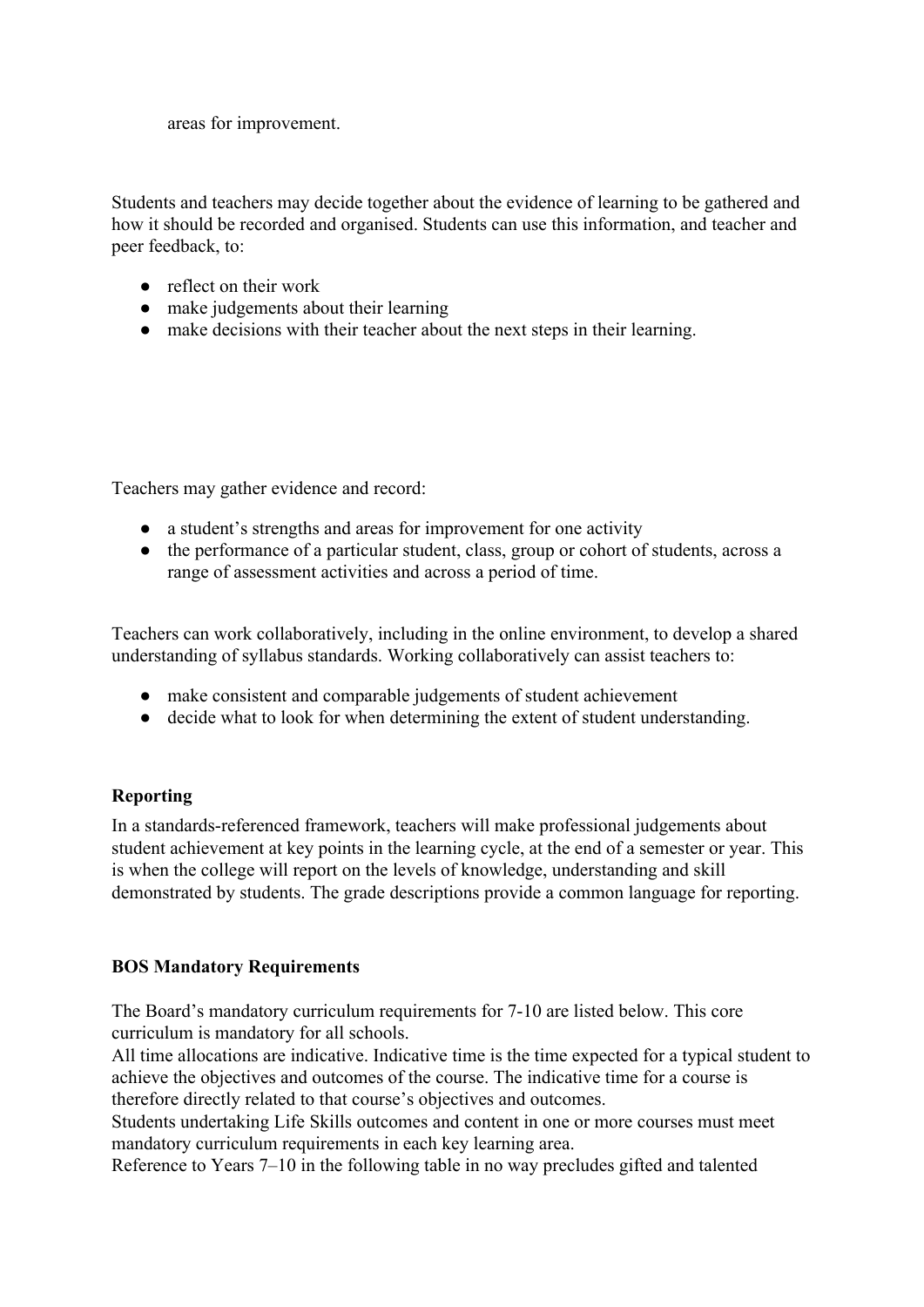students from accelerated study programs.

# **English**

The Board Developed syllabus to be studied substantially throughout each of Years 7–10. 400 hours to be completed by the end of Year 10.

# **Mathematics**

The Board Developed syllabus to be studied substantially throughout each of Years 7–10. 400 hours to be completed by the end of Year 10.

# **Science**

The Board Developed syllabus to be studied substantially throughout each of Years 7–10. 400 hours to be completed by the end of Year 10.

# **Human Society and Its Environment**

To be studied substantially throughout each of Years 7–10. 400 hours are to be completed by the end of Year 10 and must include 100 hours each of History and Geography in Stage 4 and 100 hours each of Australian History and Australian Geography in Stage 5.

# **Languages Other than English**

100 hours to be completed in one language over one continuous 12-month period between Years 7–10 but preferably in Years 7–8.

# **Technological and Applied Studies**

The Board's Technology (Mandatory) Years 7-8 syllabus to be studied for 200 hours. **Creative Arts**

200 hours to be completed consisting of the Board's 100- hour mandatory courses in each of Visual Arts and Music. It is the Board's expectation that the 100-hour mandatory courses in these subjects will be taught as coherent units of study and not split over a number of years. **Personal Development, Health and Physical Education**

The Board's mandatory 300-hour integrated course in Personal Development, Health and Physical Education. This integrated course is to be studied in each of Years 7–10.

# **Principal's determination**

This is the initial decision made by the principal at the end of the course, under delegated authority from the Board, that a student has not satisfactorily completed a course. Students who have not complied with the course completion criteria and who have received at least two written warnings can be regarded as not having satisfactorily completed the course at the time of finalising grades. The principal may then apply the 'N' determination.

For Stage 5 courses, the school will submit both an 'N' determination and a grade through Schools Online in case of a successful student appeal. Where the 'N' determination is applied in a Stage 5 course or in a mandatory course in Stage 4, it will appear on the student's Record of Achievement. A student who is given an 'N' determination in a mandatory course in Stage 5 may not progress to Stage 6.

Where a student's attendance pattern may jeopardise the satisfactory completion of a course, the reason for absence and its likely effect on the student's course progress should be established.

Leave may be granted to cover absence from the school's educational program for short periods, provided that the reason for the absence is substantial and that the progress of the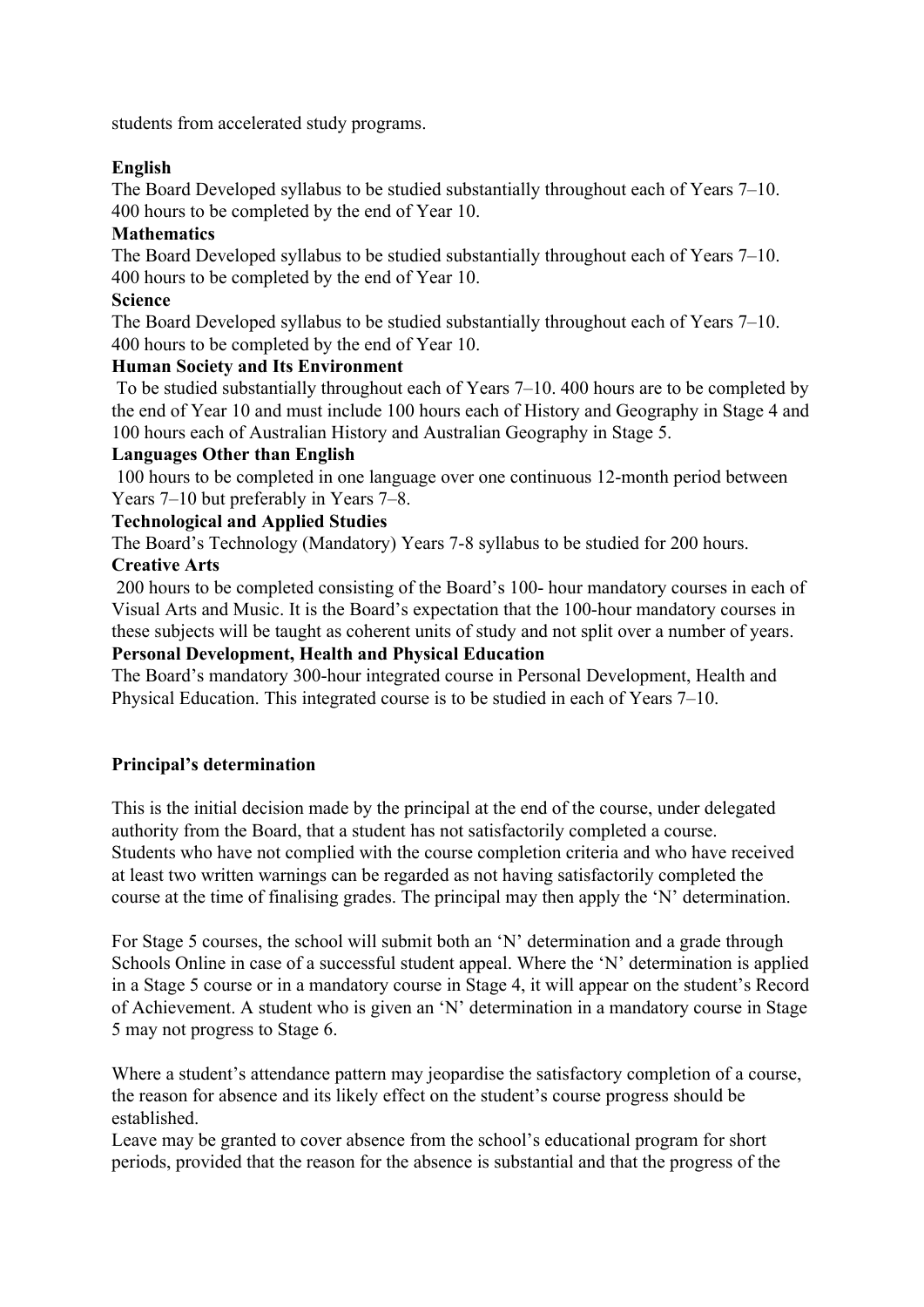student towards course outcomes will not be unduly affected.

In cases of prolonged absence and/or where the principal is not satisfied that course completion criteria can be met or that progress can be maintained, the principal may judge that catching up is not feasible. As far as possible, early warning of the consequences for a student of such an absence should be given. The warning must relate the absence to the non-completion of course requirements.

# **Assessment of Student Achievement Course Performance Descriptors**

Course Performance Descriptors have been developed for each course. They describe the main features of a typical performance at each grade measured against the syllabus objectives and outcomes for the course. Schools should use the set of Course Performance Descriptors developed specifically for the Years 7–10 syllabuses.

Areas for Assessment have been developed for each course, and are published with the Course Performance Descriptors. They are derived from the course objectives, and are linked to the course outcomes. They can be used as organisers for assessment of student achievement. In designing the assessment schedule for a course, teachers may find it useful to map each planned assessment activity to one or more of the areas for assessment. This allows teachers to ensure that assessment can occur across the year in a manageable way. For those courses that do not have a prescribed set of CPD the Common Grade Scale will be used.

#### **Assessing and grading student achievement**

Assessing student achievement is the process of collecting information on student performance in relation to the objectives and outcomes of a course. In setting tasks, teachers should give careful consideration to the syllabus objectives and outcomes being assessed. By measuring student achievement of these objectives and outcomes, teachers can build up a profile of the achievement of each student in relation to the Course Performance Descriptors.

Grading student achievement is the process of assigning a letter (A, B, C, D, E) to summarise the level of a student's achievement in a course. In Mathematics, grades have been further differentiated to nine levels (A10, A9, B8, B7, C6, C5, D4, D3, E2). Where a school wishes to assign an 'N' for a student's achievement in a course, a Grade A to E should still be submitted so that, if the student appeals successfully to the Board, the grade can be reinstated.

The grading system is intended to describe the student's achievement **at the end** of each course in Stage 5. Teachers will make the final judgement of the grade deserved on the basis of available assessment information and with reference to the Course Performance Descriptors. Earlier performance in a course should be used only as a means of increasing the accuracy of the final assessment.

The choice of a particular grade should be made on the basis that it provides the best overall description of the student's achievement of the Stage 5 syllabus outcomes. This applies regardless of whether the student has studied a 100-hour or a 200-hour course.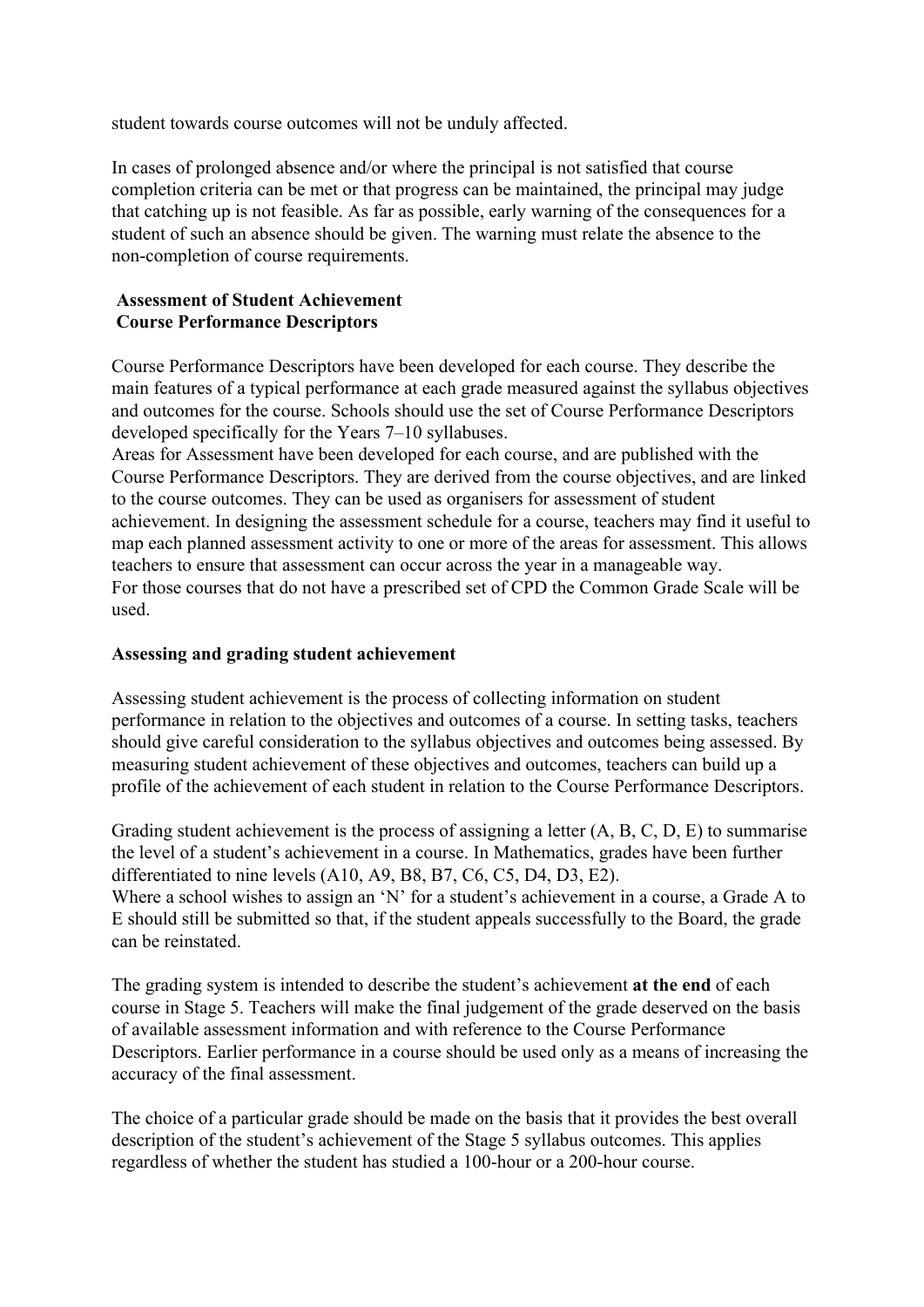In establishing an assessment program, teachers should ensure that the types of assessment tasks used are appropriate to the objectives and outcomes being assessed. Generally, it will be necessary to use a number of different assessment tasks in order to ensure that student achievement in all the knowledge and skills objectives is assessed. Principals have the authority to decide on and to implement special provisions for school-based assessments and tests.

Where activities or tasks are scheduled throughout a course, greater emphasis would generally be given to those tasks undertaken towards the end of the course. For example, in a 200-hour course extending over Years 9 and 10, the assessment information collected in Year 10 provides the more complete picture of student achievement. Students should be given the opportunity to demonstrate their maximum level of achievement relative to the Course Performance Descriptors.

Students undertaking a course based on Life Skills outcomes and content in Stage 5 are not allocated a grade in that course.

# **Applying the Course Performance Descriptors**

Teachers will make the final judgement of the grade deserved on the basis of available assessment information and with reference to the Course Performance Descriptors. In applying these descriptions, teachers should interpret them in terms of standards that can be achieved by Stage 5 students within the bounds of the course. The same Course Performance Descriptors apply to 100-hour and 200-hour courses. This relates to courses studied across Years 9 and 10, and to courses studied exclusively in either Year 9 or Year 10. The grade awarded should provide the best overall description of the student's achievement.

The grades awarded should reflect the relative emphasis placed on the assessable objectives of school programs and the syllabus. For example, where a school has placed considerable emphasis on the development of research skills, that emphasis should be reflected in the assessment program. Objectives from the affective domain (ie values and attitudes) are not to be used in determining a student's grade.

The following policy and procedures should be used for all courses.

- 1. The purpose of the assessment procedure is to accumulate data in order to improve learning, know where a student is at in the learning cycle and to inform the teacher about learning practice so that by reflection and evaluation modifications can be made to teaching and learning. Once a variety of evidence of learning is acquired and at the appropriate reporting time a grade could be applied based on the common grade scale or course performance descriptors depending on the Year level.
- 2. Students are required to apply themselves with **diligence** and **sustained effort** to all set tasks and experiences provided in the course and achieve some or all of the course outcomes. This is a Board of Studies requirement. If a student's work and/or attendance becomes a concern, the Principal may determine that the course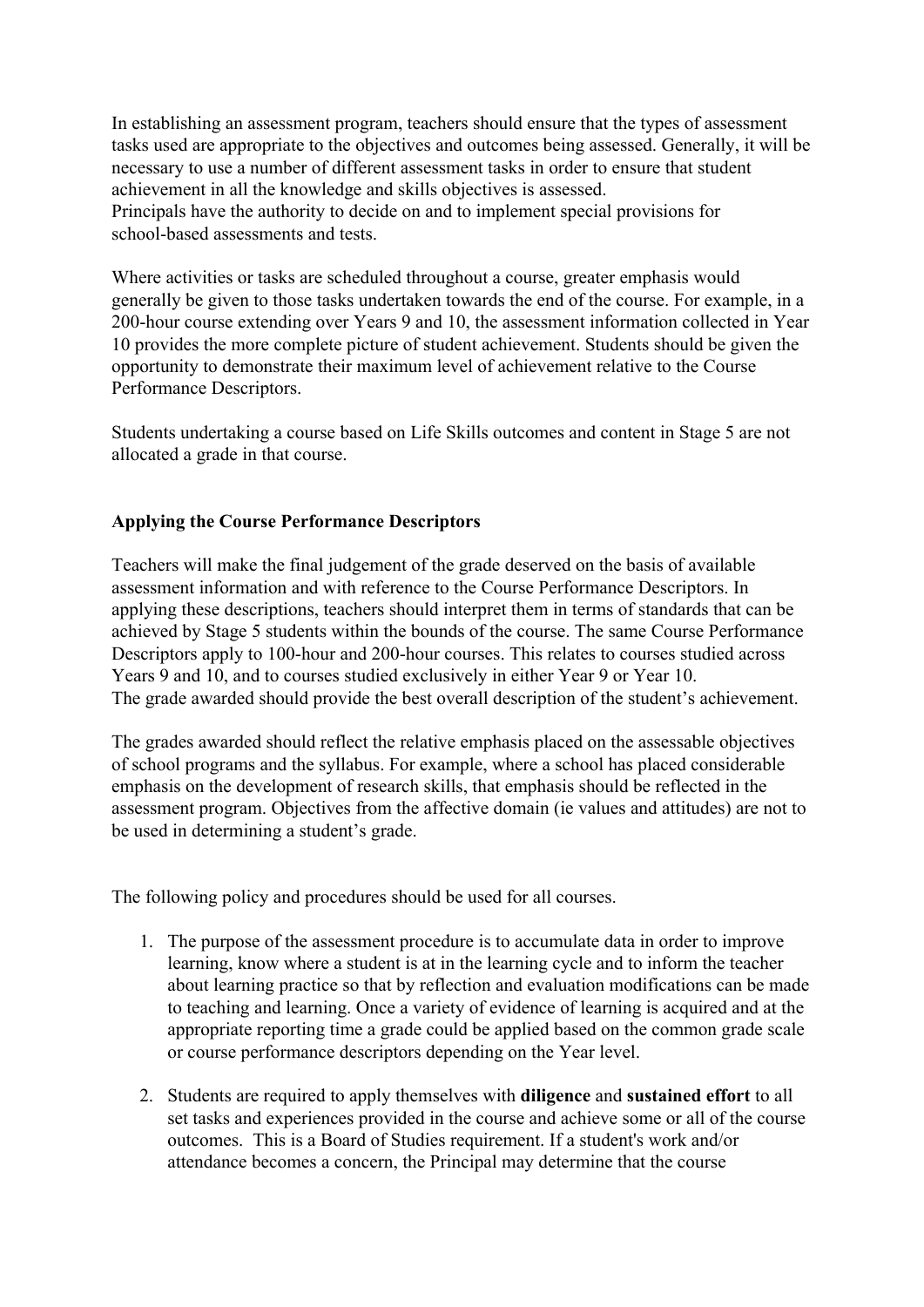completion criteria has not been met. This can lead to an 'N' determination in the course which would be reflected in the student's record of achievement.

If the student does not respond positively an official Warning Letter can be sent home to notify a student and his/her parents of any failure to meet requirements and allow for the situation to be rectified. Warning letters must be signed by the Principal and AP. Only subject Coordinators can issue a warning letter.

Students who fail to bring appropriate clothing to complete practical subjects can also receive a warning letter if they cannot participate in the set tasks and experiences. It would be an expectation that staff would have discussed any problems with the student and attempt to resolve the issue before a warning letter is issued. Coordinators should be informed of any problems.

Prior to the issuing of a warning letter relating to course work there should be evidence of prior intervention from the classroom teacher and KLA Coordinator.

- 3. Each department is responsible for assessment tasks and procedures within the overall guidelines provided in the School policy. Teachers will provide reasonable notification and time to prepare for or complete tasks. Students and their parents will be provided with information on the progress made in all areas of study.
- 4. Assessment tasks will be sequenced throughout 7-10 courses. A Summative schedule will be produced by the Department.
- 5. Students are expected to submit or complete all assessment tasks on time.
- 6. If a student has been found to have committed malpractice they will not receive a mark or grade until the task is re submitted or only that part of the task deemed to be the students work will be marked. If a student has suffered from misadventure or illness, this needs to be taken into consideration by the subject teacher.
- 7. For students in Stage 5 they should be aware that the same set of Course Performance Descriptors apply to both 100 hour and 200 hour courses. This has implications for students who change courses at the end of Year 9, and they must be aware they will be graded according to Board of Studies Course Performance Descriptors based on their demonstrated skills at the end of the course.

Malpractice is any activity undertaken by a student that allows them to gain an unfair advantage over others. It includes, but is not limited to:

- Copying someone else's work in part or in whole, and presenting it as their own
- Using material directly from books, journals, CDs, the internet or other sources without reference to the source
- Buying, stealing or borrowing another person's work and presenting it as their own
- Submitting work to which another person such as a parent, coach or subject expert has made substantial contributions
- Breaching College examination rules
- Contriving false explanations for missing due dates
- Assisting another student to engage in malpractice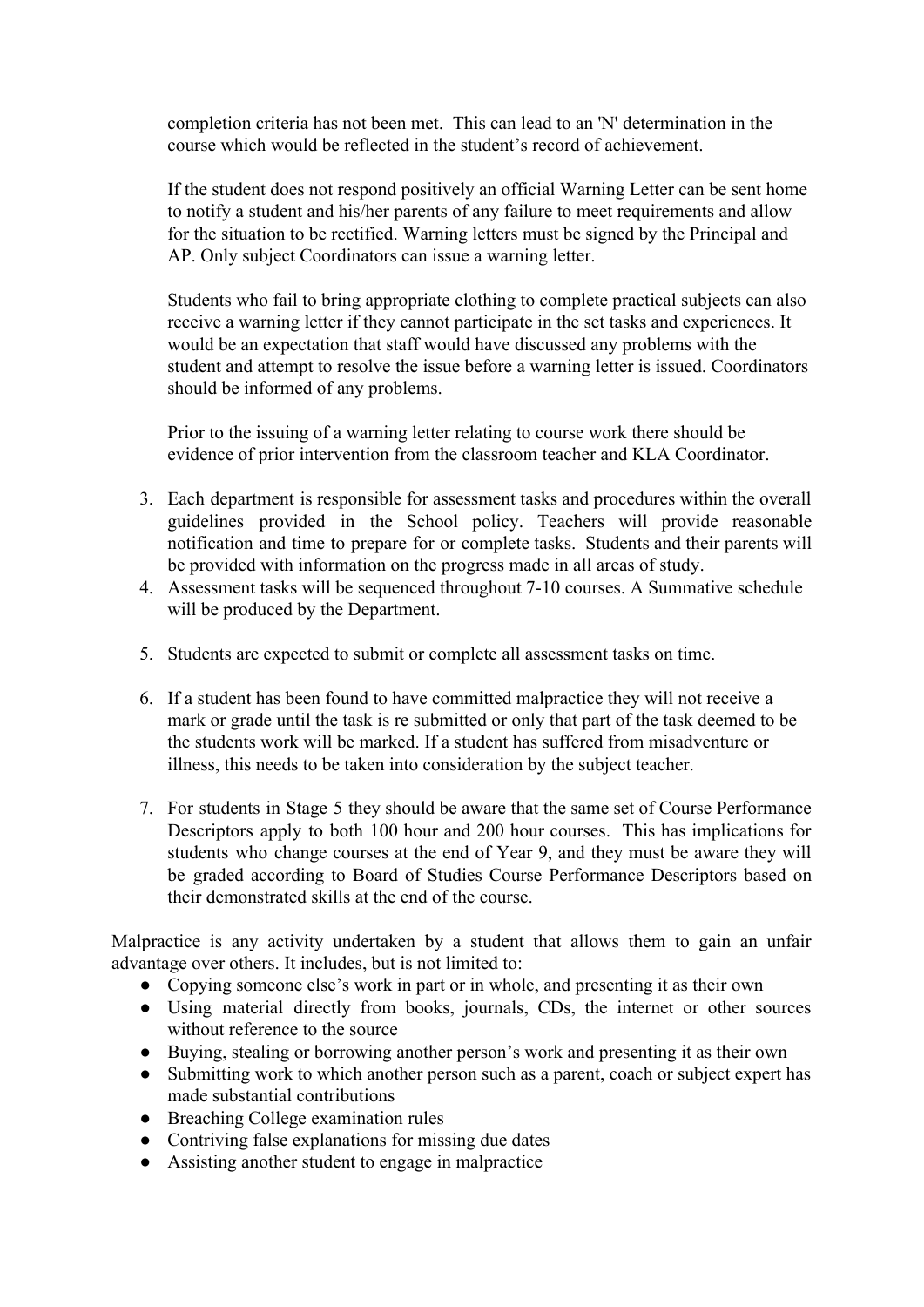### **Action chart for academic performance 7-10**

- 1. Initial failure to follow a course with due diligence and sustained effort to the set tasks and experiences provided in the course and achieve some or all of the course outcomes. Initial failure to submit assignments, assessments and or concern over attendance, poor effort in tasks and/ or poor grades as a consequence of a lack of effort.
- a) Teacher interview of student or contact made with Year Leader over attendance
- b) Review time for submission of tasks
- c) Allow student to re sit test, resubmit task to acceptable standard based on teachers professional judgement
- d) Initial contact with parents
- e) KLA Coordinator informed
- 2. Further failure to follow a course with due diligence and sustained effort to the set tasks and experiences provided in the course and achieve some or all of the course outcomes. Further failure to submit assignments, assessments and or concern over attendance, poor effort in tasks and/ or poor grades as a consequence of a lack of effort.
- a) KLA Coordinator informed, measures taken to support student in the completion of work including lunchtime or afternoon detentions
- b) Parents informed of measures taken and response of student. Parents informed of intention to issue warning letter
- 3. Further failure to follow a course with due diligence and sustained effort to the set tasks and experiences provided in the course and achieve some or all of the course outcomes. Further failure to submit assignments, assessments and or concern over attendance, poor effort in tasks and/ or poor grades as a consequence of a lack of effort.
- a) Teacher informs KLA Coordinator
- b) Parents informed
- c) Student can be removed from the class until set work is completed to a satisfactory standard
- d) Warning letter is issued
- 4. Failure to respond to work required in warning letter
- a) Follow up warning letter is issued.
- 5. Further failure to comply with requirements
- a) Second or third letter is issued
- b) Principals authority to issue N Determination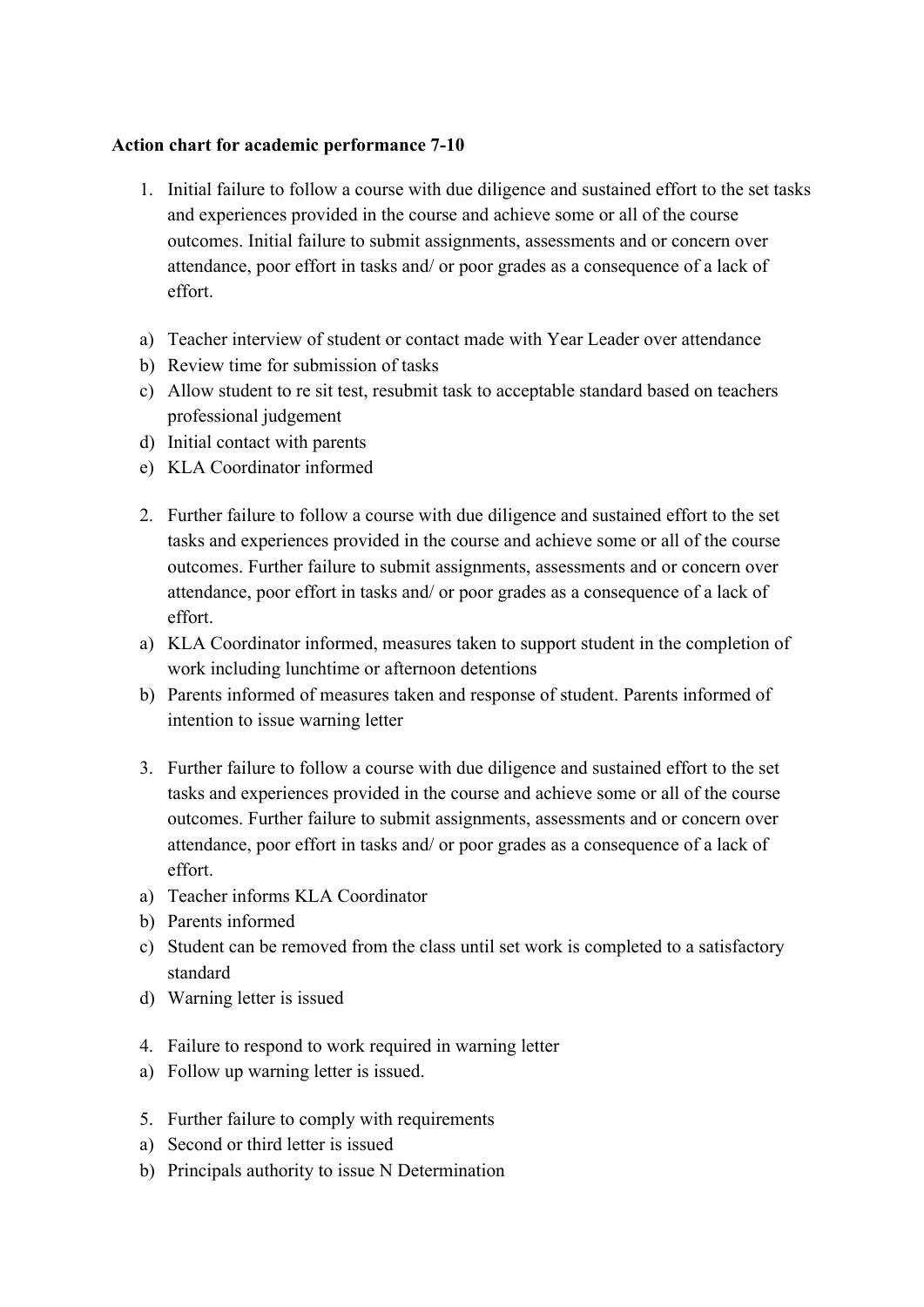c) AP or Principal intervention, contact with parents

## **Additional Needs/Disability Provision**

#### **What are disability provisions?**

Disability provisions are granted to provide students who have disability needs with practical support. Students' disability needs may include learning, medical, vision or hearing difficulties.

Examples of provisions may include: Braille or large print papers, use of a writer and/or reader, use of an interpreter, extension of test time, rest breaks, use of a personal computer, separate exam supervision, individual supervision, and permission to take medication.

#### **Can disability provisions be implemented for students in school-based assessments?**

Yes, principals have the authority to decide on and to implement disability provisions for school-based assessment tasks including examinations.

#### **Adjustments**

Teachers may need to make adjustments to teaching, learning and assessment practices for some students with special education needs, so that they are able to demonstrate what they know and can do in relation to syllabus outcomes and content. The types of adjustments made will vary based on the needs of individual students.

These may be:

- adjustments to the assessment process, eg additional time, rest breaks, quieter conditions, or the use of a reader and/or scribe or specific technology
- adjustments to assessment activities, eg rephrasing questions or using simplified language, fewer questions or alternative formats for questions
- alternative formats for responses, eg written point form or notes, scaffolded structured responses, short objective questions or multimedia presentations.

# ADJUSTMENTS TO TEACHING AND LEARNING

Adjustments are measures or actions taken in relation to teaching, learning and assessment that enable a student with special education needs to access syllabus outcomes and content on the same basis as their peers. The types of adjustments made will vary according to the needs of the individual student.

Some students may require:

- adjustments to classroom organisation
- appropriate materials and resources that support teaching and learning activities, eg the use of technology, alternate formats such as large print, disk or Braille, simplified texts, subtitled DVDs; oral sign interpreters or readers and scribes; modifications to equipment or furniture; and adjustments to enable participation in field trips and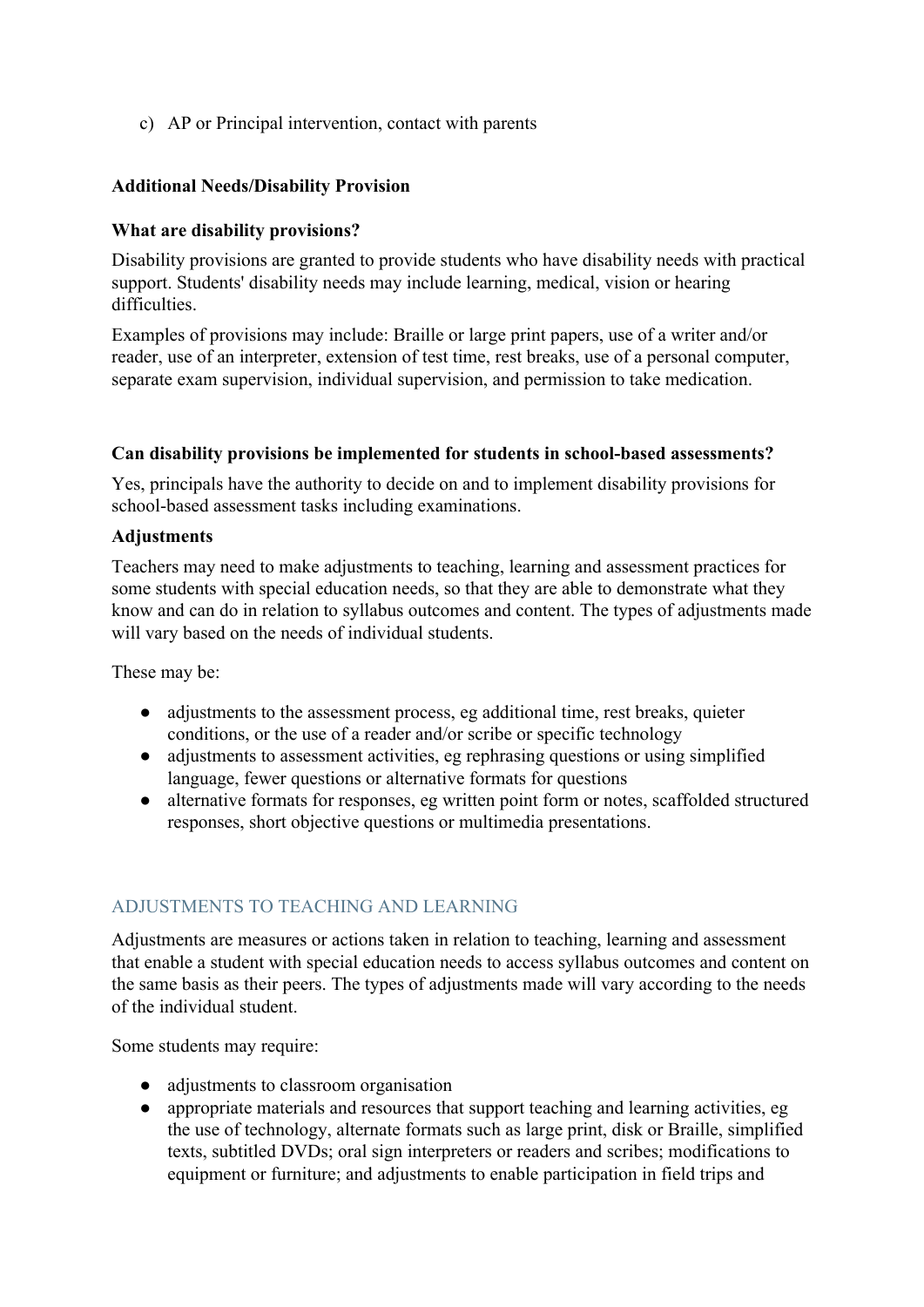excursions

- adjustments to the amount of content to be covered in a particular lesson or unit or the time allocated to complete work
- consideration of their individual communication strategies, including verbal and non-verbal communication systems
- additional demonstration of key concepts and skills by the teacher, teacher's aide or a peer
- a range of appropriate learning activities with structured opportunities for guided and independent practice, as well as effective feedback
- additional support through group work, volunteer or peer tutoring.

Specific examples of adjustments are provided below. Some of the strategies may require additional support from the teacher, teacher's aide or peer.

A student may participate in *commenting* and *discussing* by:

- oral contribution to class discussion
- answering closed questions on a topic
- using changes in facial expression, nod or gesture to respond to a closed question, eg 'Are you playing in a sports team at school?'
- selecting photographs, pictures or symbols from visual aids, such as a double item choice board or keyring cluster, eg the student makes a choice between two photographs to express a preference (like/don't like)
- selecting symbols from a communication board to express an opinion
- using a communication device, such as a voice output communication aid (VOCA), eg the student leads a group discussion with pre-recorded questions or a peer records information on a communication device for the student to present to the class during group work
- using assistive listening devices to participate in and contribute to small-group and whole-class discussions.

A student may participate in *writing* or *recording* by:

- writing simple answers to questions
- ticking pre-prepared checklists
- using photographs, pictures or symbols, eg the student sequences pictures to tell a story, combines symbols to convey meaning, circles a selection of symbols on a page to create a lis
- using computer software, eg the student uses a drawing program and pictures to write, uses scanned pictures and/or digital photographs in a multimedia presentation, uses assistive technology to select text or pictures from the screen
- using electronic communication devices, such as speech to text.

A student may participate in *reading* activities by:

- reading simplified texts
- reading transcripts
- following a text being read by a peer or adult
- following an audio or multimedia presentation of a text, or DVD with captioning
- reading a text accompanied by visual images to represent characters, settings and